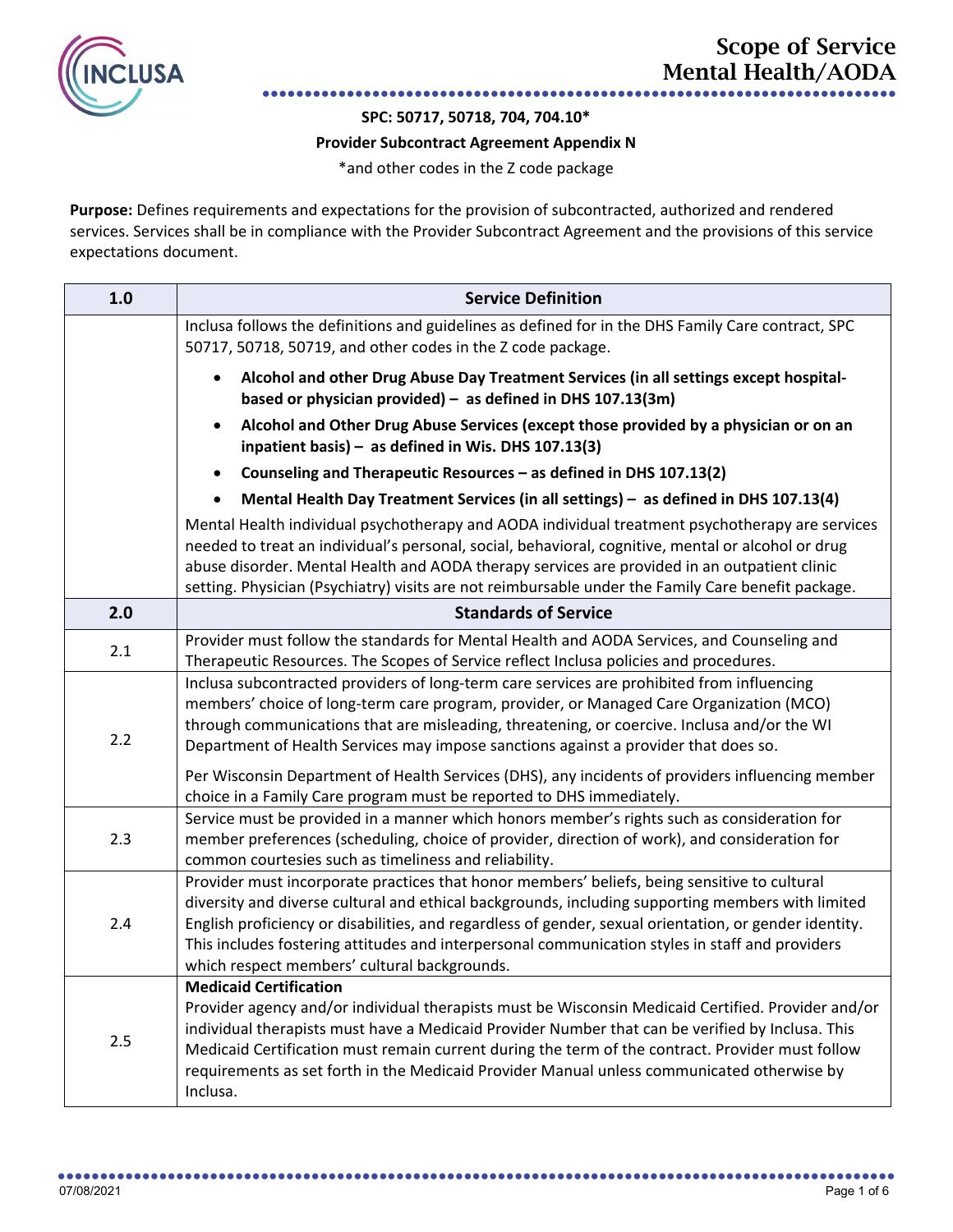|     | State Licensed, Certified or Registered as Applicable<br>Provider agency must be licensed, Certified or Registered by the State of Wisconsin licensing entity<br>to provide Mental Health outpatient and/or AODA outpatient services under contract with Inclusa.<br>Provider license, certification or registration must be verifiable by Inclusa through the licensing<br>entity. Licensure, Certification or Registration must remain current during the term of the contract.<br>Provider must follow requirements as set forth by its licensure, certification or registration for the<br>provision of services under contract with Inclusa.<br><b>Medicare Certified</b><br>Mental health psychotherapy and AODA Treatment are services eligible for reimbursement under<br>Medicare when a Medicare recipient meets Medicare qualifications for the service. Medicare is a<br>primary funding source over Inclusa funding. Therefore, it is preferred that Providers of mental<br>health services and AODA treatment are Medicare certified. Provider must provide verification of<br>Medicare certification or fully disclose to Inclusa prior to contracting if it is not Medicare Certified.<br>Provider must communicate to Inclusa any changes in Medicare certification status.<br><b>National Provider Identifier</b> |
|-----|-------------------------------------------------------------------------------------------------------------------------------------------------------------------------------------------------------------------------------------------------------------------------------------------------------------------------------------------------------------------------------------------------------------------------------------------------------------------------------------------------------------------------------------------------------------------------------------------------------------------------------------------------------------------------------------------------------------------------------------------------------------------------------------------------------------------------------------------------------------------------------------------------------------------------------------------------------------------------------------------------------------------------------------------------------------------------------------------------------------------------------------------------------------------------------------------------------------------------------------------------------------------------------------------------------------------------------------|
|     | Mental Health Clinics and AODA treatment Clinics must provide a NPI number to Inclusa.                                                                                                                                                                                                                                                                                                                                                                                                                                                                                                                                                                                                                                                                                                                                                                                                                                                                                                                                                                                                                                                                                                                                                                                                                                              |
| 3.0 | <b>Service Description</b>                                                                                                                                                                                                                                                                                                                                                                                                                                                                                                                                                                                                                                                                                                                                                                                                                                                                                                                                                                                                                                                                                                                                                                                                                                                                                                          |
|     | Alcohol and other Drug Abuse Day Treatment Services (in all settings except hospital-based or<br>Physician Provided - As described in DHS 107.13(3m)                                                                                                                                                                                                                                                                                                                                                                                                                                                                                                                                                                                                                                                                                                                                                                                                                                                                                                                                                                                                                                                                                                                                                                                |
| 3.1 | Alcohol and Other Drug Abuse Services (except those provided by a physician or on an inpatient<br>basis) - As described in DHS 107.13(3)                                                                                                                                                                                                                                                                                                                                                                                                                                                                                                                                                                                                                                                                                                                                                                                                                                                                                                                                                                                                                                                                                                                                                                                            |
|     | Counseling and Therapeutic Resources - As described in DHS 107.13(2)<br>Mental Health Day Treatment Services (in all settings), - As described in DHS 107.13(4).                                                                                                                                                                                                                                                                                                                                                                                                                                                                                                                                                                                                                                                                                                                                                                                                                                                                                                                                                                                                                                                                                                                                                                    |
| 3.2 | Treatment is planned and structured based on information from a differential diagnostic<br>examination and directed at the accomplishment of specific goals and as further defined in DHS<br>107.13                                                                                                                                                                                                                                                                                                                                                                                                                                                                                                                                                                                                                                                                                                                                                                                                                                                                                                                                                                                                                                                                                                                                 |
| 4.0 | <b>Units of Service and Reimbursement Guidelines</b>                                                                                                                                                                                                                                                                                                                                                                                                                                                                                                                                                                                                                                                                                                                                                                                                                                                                                                                                                                                                                                                                                                                                                                                                                                                                                |
|     | SPC 50717 Mental Health - 60, 30, 15 minutes                                                                                                                                                                                                                                                                                                                                                                                                                                                                                                                                                                                                                                                                                                                                                                                                                                                                                                                                                                                                                                                                                                                                                                                                                                                                                        |
|     | SPC 50718 AODA - 60, 30, 15 minutes                                                                                                                                                                                                                                                                                                                                                                                                                                                                                                                                                                                                                                                                                                                                                                                                                                                                                                                                                                                                                                                                                                                                                                                                                                                                                                 |
|     | SPC 704 Day Treatment, Medical - 60 minutes                                                                                                                                                                                                                                                                                                                                                                                                                                                                                                                                                                                                                                                                                                                                                                                                                                                                                                                                                                                                                                                                                                                                                                                                                                                                                         |
| 4.1 | SPC 704.10 AODA Day Treatment - 60 minutes                                                                                                                                                                                                                                                                                                                                                                                                                                                                                                                                                                                                                                                                                                                                                                                                                                                                                                                                                                                                                                                                                                                                                                                                                                                                                          |
|     | Service is billed with the indicated SPC, procedure code, and unit as defined in Appendix A of the<br>Provider Subcontract Agreement.                                                                                                                                                                                                                                                                                                                                                                                                                                                                                                                                                                                                                                                                                                                                                                                                                                                                                                                                                                                                                                                                                                                                                                                               |
| 4.2 | <b>Remote Waiver Services and Interactive Telehealth</b><br>Provider must include modifier 95 when submitting claims for services that are delivered remotely<br>or through telehealth.                                                                                                                                                                                                                                                                                                                                                                                                                                                                                                                                                                                                                                                                                                                                                                                                                                                                                                                                                                                                                                                                                                                                             |
| 5.0 | <b>Staff Qualifications and Training</b>                                                                                                                                                                                                                                                                                                                                                                                                                                                                                                                                                                                                                                                                                                                                                                                                                                                                                                                                                                                                                                                                                                                                                                                                                                                                                            |
| 5.1 | Caregiver Background Checks - Providers will comply with all applicable standards and/or<br>regulations related to caregiver background checks and comply with Appendix H from the Inclusa<br>Subcontract Agreement.                                                                                                                                                                                                                                                                                                                                                                                                                                                                                                                                                                                                                                                                                                                                                                                                                                                                                                                                                                                                                                                                                                                |
| 5.2 | Staff that provide services shall complete required training as required under licensure.                                                                                                                                                                                                                                                                                                                                                                                                                                                                                                                                                                                                                                                                                                                                                                                                                                                                                                                                                                                                                                                                                                                                                                                                                                           |
| 5.3 | Provider agency must orient and train their staff on the Family Care Program and Inclusa. Support<br>materials regarding the Family Care Program are available on the Inclusa website at:<br>www.inclusa.org.                                                                                                                                                                                                                                                                                                                                                                                                                                                                                                                                                                                                                                                                                                                                                                                                                                                                                                                                                                                                                                                                                                                       |
|     |                                                                                                                                                                                                                                                                                                                                                                                                                                                                                                                                                                                                                                                                                                                                                                                                                                                                                                                                                                                                                                                                                                                                                                                                                                                                                                                                     |
| 5.4 | The provider agency must ensure that staff have received training on the following subjects<br>pertaining to the individuals served:<br>Training on the population being served                                                                                                                                                                                                                                                                                                                                                                                                                                                                                                                                                                                                                                                                                                                                                                                                                                                                                                                                                                                                                                                                                                                                                     |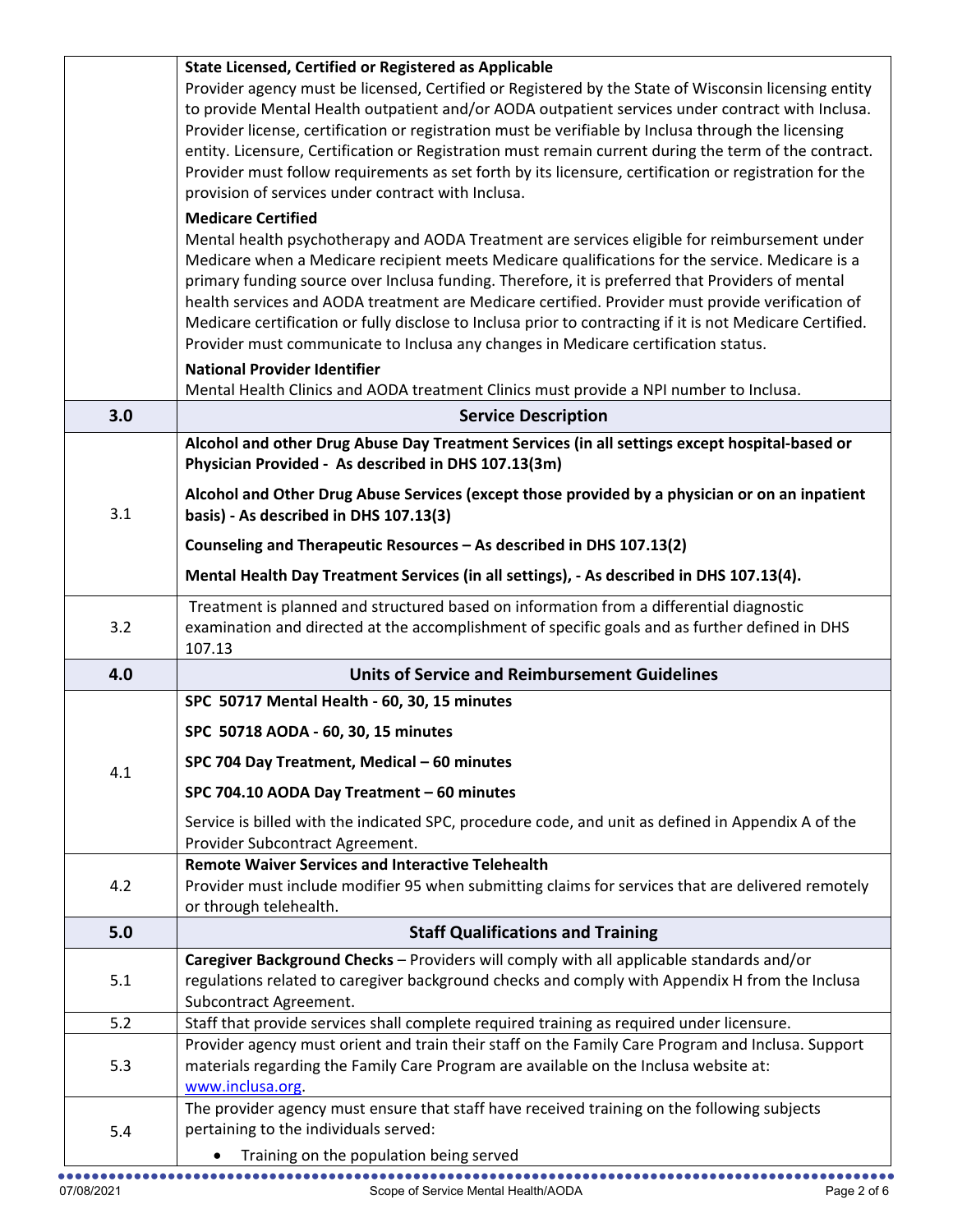|     | Training on the provision of the services being provided<br>$\bullet$                                                                                                    |
|-----|--------------------------------------------------------------------------------------------------------------------------------------------------------------------------|
|     | Applicable regulatory/licensure training requirements are met for all staff                                                                                              |
|     | Training on the scope of services necessary                                                                                                                              |
|     | Training of rights and confidentiality (HIPAA)                                                                                                                           |
|     | Training of prevention of exploitation, emotional, verbal, physical, and sexual abuse                                                                                    |
|     | Knowledge in the adaptation of specialized equipment and in the modifications of the                                                                                     |
|     | member environments.                                                                                                                                                     |
| 5.5 | Staff shall be trained in recognizing abuse and neglect and reporting requirements.                                                                                      |
| 5.6 | Individual counselors must have current state licensure or certification in their fields of practice.<br>Counseling agencies must comply with Wis. Admin. Code DHS 61.35 |
|     | In addition, all staff and agencies must comply with Wis. Admin. Code and DHS 107.13 in licensing                                                                        |
| 5.7 | and practice.                                                                                                                                                            |
| 6.0 | <b>Supervision and Staff Adequacy</b>                                                                                                                                    |
| 6.1 | The provider agency shall maintain adequate staffing to meet the needs of members referred by                                                                            |
|     | Inclusa and accepted by the agency for service.                                                                                                                          |
| 6.2 | Providers must have an acceptable backup procedure, including notification of member and agency                                                                          |
|     | when provider is unable to show for a scheduled visit.                                                                                                                   |
|     | Provider agency will ensure:                                                                                                                                             |
|     | Staff are supervised and assessed to assure they are working effectively and collaboratively                                                                             |
|     | with members by conducting adequate on-site supervision and review.                                                                                                      |
| 6.3 | Performance issues with staff are addressed promptly, Inclusa teams are kept informed                                                                                    |
|     | about significant issues that affect the Inclusa member.                                                                                                                 |
|     | Supervisory staff are involved in assessment, goal planning and tracking, and supervision for                                                                            |
|     | Inclusa members.                                                                                                                                                         |
|     | Provider staff are working collaboratively and communicating effectively with Inclusa staff.                                                                             |
|     |                                                                                                                                                                          |
| 7.0 | <b>Service Referral and Authorization</b>                                                                                                                                |
|     | The Inclusa team will provide a written service referral form to the provider agency which specifies                                                                     |
| 7.1 | the expected outcomes, amount, frequency and duration of services.                                                                                                       |
|     |                                                                                                                                                                          |
|     | The provider agency must notify the Inclusa team within 3 business days of receiving a referral                                                                          |
|     | regarding the ability to accept the member for services. If the referral is accepted, notification                                                                       |
| 7.2 | should also include the anticipated start date or any delays in staffing by the requested start date.                                                                    |
|     | The provider agency must continue to report status of an open referral on a weekly basis to the                                                                          |
|     | Inclusa team until the referral is filled.                                                                                                                               |
| 7.3 | The Inclusa team will issue a new written referral form when the tasks assigned, amount, frequency,                                                                      |
|     | or duration of the service changes.                                                                                                                                      |
| 7.4 | The provider agency will retain copies of the referral forms in the agency file as proof of                                                                              |
|     | authorization.                                                                                                                                                           |
|     | <b>Authorizations for Member Services</b>                                                                                                                                |
|     | The Inclusa Provider Portal is used by providers to obtain information about current authorizations.                                                                     |
|     | In addition, the provider must use the portal to acknowledge all new authorizations. The provider                                                                        |
|     | agency is responsible for ensuring that only currently employed and authorized staff have access to                                                                      |
|     | the provider portal, and for using the member authorization information available on the portal to                                                                       |
| 7.5 | bill for services accurately.                                                                                                                                            |
|     |                                                                                                                                                                          |
|     | For authorization needs such as new authorizations, additional units, or missing authorizations,                                                                         |
|     | during normal Inclusa business hours (8:00 a.m. to 4:30 p.m.) the provider should contact the                                                                            |
|     | Inclusa team (Community Resource Coordinator or Health and Wellness Coordinator).                                                                                        |
|     | If your authorization request is an emergent need impacting the member's health and safety and<br>you cannot reach the Inclusa team:                                     |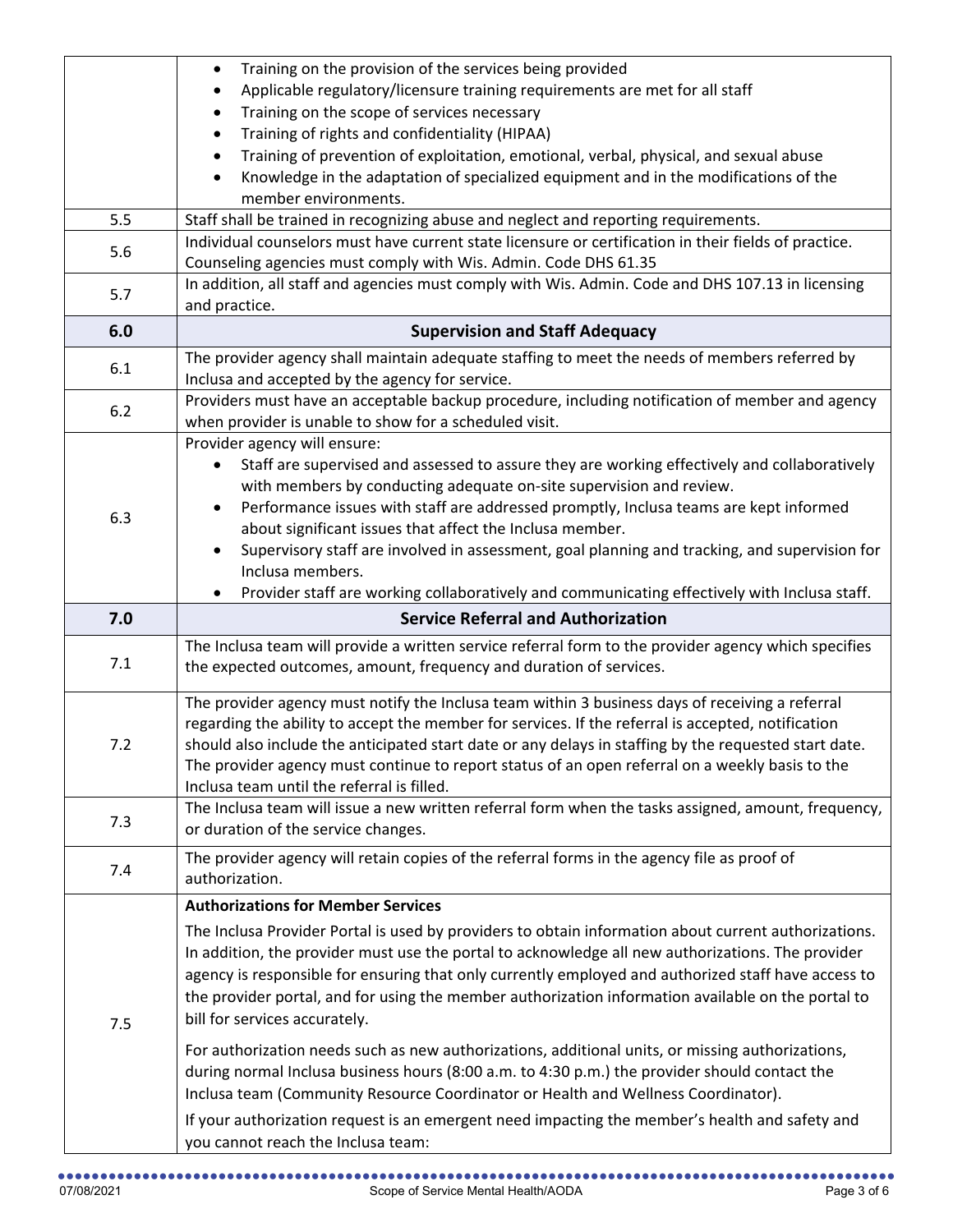|     | During Inclusa business hours - call 1-877-622-6700 and press 0 for assistance.<br>$\bullet$                                                                                                                                                                                                                                                                                                                                                                                                                                                                                                                                                                                          |
|-----|---------------------------------------------------------------------------------------------------------------------------------------------------------------------------------------------------------------------------------------------------------------------------------------------------------------------------------------------------------------------------------------------------------------------------------------------------------------------------------------------------------------------------------------------------------------------------------------------------------------------------------------------------------------------------------------|
|     | After Inclusa business hours - call 1-877-622-6700 and press 9 to be connected to our<br>$\bullet$<br>after-hours support.                                                                                                                                                                                                                                                                                                                                                                                                                                                                                                                                                            |
|     | Questions regarding billing or claims for current Mental Health/AODA authorizations and requests<br>for Provider Portal assistance should be directed to the Inclusa Residential-CSL-NH-Therapy Support<br>Team at ACS-Residential-CSL-NH-Therapy@inclusa.org or 888-544-9353, ext. 6.                                                                                                                                                                                                                                                                                                                                                                                                |
|     | <b>Remote Waiver Services and Interactive Telehealth</b>                                                                                                                                                                                                                                                                                                                                                                                                                                                                                                                                                                                                                              |
|     | Provider may not require members to receive a service via interactive telehealth or remotely if in-                                                                                                                                                                                                                                                                                                                                                                                                                                                                                                                                                                                   |
|     | person service is an option.                                                                                                                                                                                                                                                                                                                                                                                                                                                                                                                                                                                                                                                          |
|     | 1. Remote Waiver Services                                                                                                                                                                                                                                                                                                                                                                                                                                                                                                                                                                                                                                                             |
|     | Remote waiver services are waiver services delivered using audiovisual communication                                                                                                                                                                                                                                                                                                                                                                                                                                                                                                                                                                                                  |
|     | technology that permits 2-way, real-time, interactive communications between a provider<br>and a member. Remote waiver services do not include communications delivered solely by<br>audio-only telephone, facsimile machine, or electronic mail. The IDT cannot require the use<br>of remote services to authorize the service.                                                                                                                                                                                                                                                                                                                                                      |
|     | The IDT must first determine the service is necessary to support an outcome by using the<br>RAD or other Department approved alternative and then determine whether it can be<br>authorized remotely.                                                                                                                                                                                                                                                                                                                                                                                                                                                                                 |
| 7.6 | To authorize a waiver service for remote delivery, the IDT must:                                                                                                                                                                                                                                                                                                                                                                                                                                                                                                                                                                                                                      |
|     | Determine that the service can be delivered remotely with functional equivalence to<br>a.<br>face to face as the in-person service. Functional equivalence exists when a there is no<br>reduction in quality, safety, or effectiveness of the in-person service because it is<br>delivered by using audiovisual telecommunication technology.<br>b. Obtain informed consent from the member to receive the service remotely.<br>Determine that the member has the proper equipment and connectivity to participate<br>c.<br>in the service remotely. The MCO is not required to provide the proper equipment and<br>connectivity to enable the member to access the service remotely. |
|     | 2. State Plan Services Via Interactive Telehealth                                                                                                                                                                                                                                                                                                                                                                                                                                                                                                                                                                                                                                     |
|     | Interactive telehealth is telehealth delivered using multimedia communication technology<br>that permits 2-way, real-time, interactive communications between a certified provider of<br>Medical Assistance at a distant site and the Medical Assistance recipient or the recipient's<br>provider.                                                                                                                                                                                                                                                                                                                                                                                    |
| 8.0 | <b>Communication, Documentation and Reporting Requirements</b>                                                                                                                                                                                                                                                                                                                                                                                                                                                                                                                                                                                                                        |
|     | Inclusa communicates with providers regularly in the following formats:<br>Vendor forums<br>Mass notifications via email, fax, or mail<br>٠<br>Notices for expiring credentialing<br>$\bullet$                                                                                                                                                                                                                                                                                                                                                                                                                                                                                        |
| 8.1 | Notices are sent to providers via email when the provider has email available to ensure timeliness<br>of communication.                                                                                                                                                                                                                                                                                                                                                                                                                                                                                                                                                               |
|     | Provider agencies are required to ensure Inclusa Community Resources/Provider Relations (CR/PR)<br>staff, Inclusa teams, guardians, and other identified members of the interdisciplinary team for a<br>member have accurate and current provider contact information to include address, phone<br>numbers, fax numbers, and email addresses.<br>Providers can update their information by contacting Provider Relations at 877-622-6700 (select                                                                                                                                                                                                                                      |
|     | Option 2, then Option 3) or ProviderRelations@inclusa.org.<br>The provider agency shall report to the Inclusa team whenever:                                                                                                                                                                                                                                                                                                                                                                                                                                                                                                                                                          |
| 8.2 | There is a change in service provider<br>1)                                                                                                                                                                                                                                                                                                                                                                                                                                                                                                                                                                                                                                           |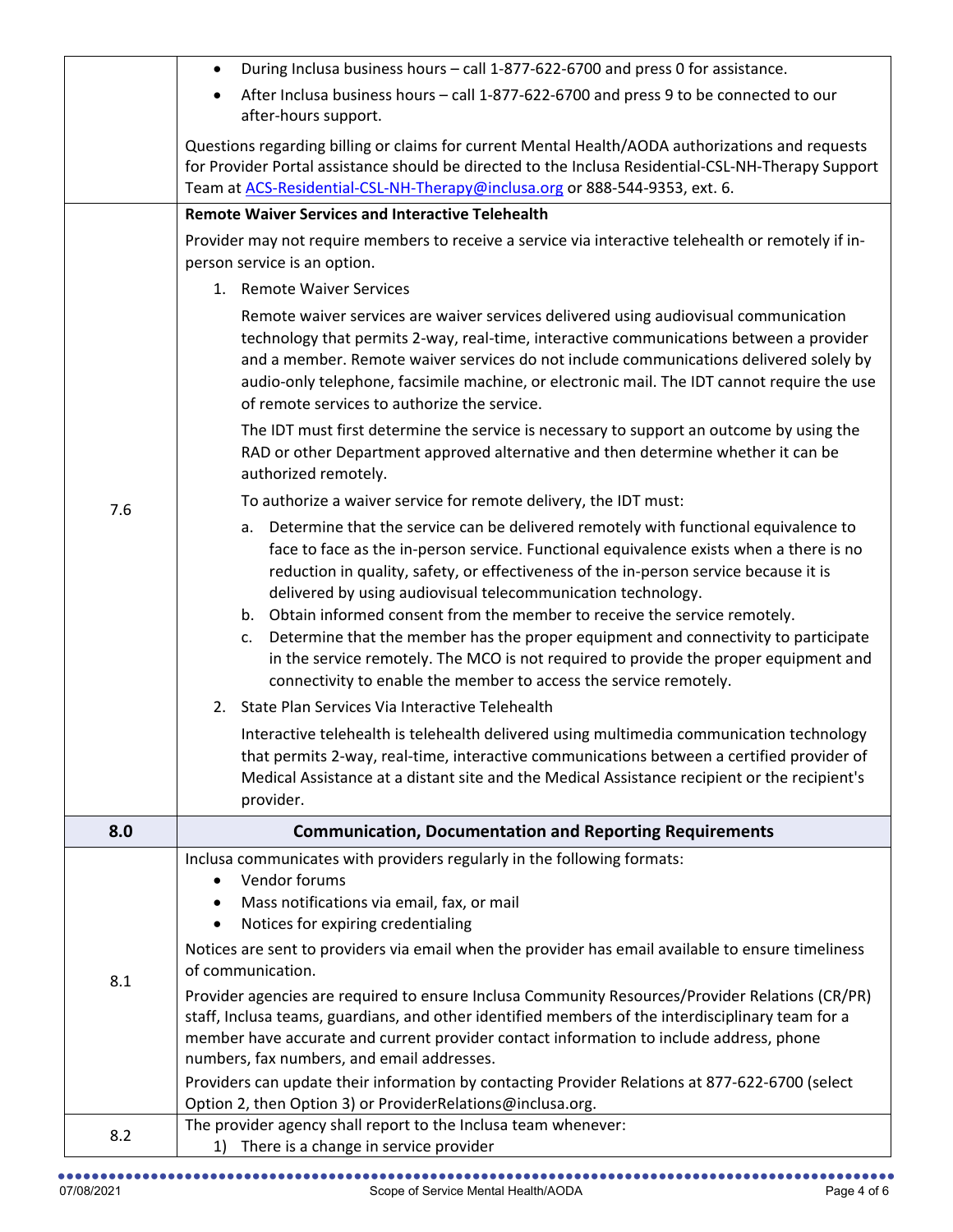|     | 2) There is a change in the member's needs or abilities<br>3) The member is not available for scheduled services (within 24 hours unless an alternate                                                                                                                                                                                                                                                                                                                                                                                                                                                                                                                                                                                                                                                                                                            |
|-----|------------------------------------------------------------------------------------------------------------------------------------------------------------------------------------------------------------------------------------------------------------------------------------------------------------------------------------------------------------------------------------------------------------------------------------------------------------------------------------------------------------------------------------------------------------------------------------------------------------------------------------------------------------------------------------------------------------------------------------------------------------------------------------------------------------------------------------------------------------------|
|     | date is scheduled between provider and member)                                                                                                                                                                                                                                                                                                                                                                                                                                                                                                                                                                                                                                                                                                                                                                                                                   |
|     | <b>Member Incidents</b>                                                                                                                                                                                                                                                                                                                                                                                                                                                                                                                                                                                                                                                                                                                                                                                                                                          |
| 8.3 | Provider agencies shall report all member incidents to the Inclusa team. Providers must promptly<br>communicate with the Inclusa team regarding any incidents, situations or conditions that have<br>endangered or, if not addressed, may endanger the health and safety of the member.                                                                                                                                                                                                                                                                                                                                                                                                                                                                                                                                                                          |
|     | Acceptable means of communicating member incidents to the Inclusa team would be via phone, fax<br>or email within 24 hours. Additional documentation of incidents may be requested by the team or<br>Inclusa Quality Assurance.                                                                                                                                                                                                                                                                                                                                                                                                                                                                                                                                                                                                                                  |
|     | Incident reporting resources and training are available in the Providers section of the Inclusa<br>website at www.inclusa.org.                                                                                                                                                                                                                                                                                                                                                                                                                                                                                                                                                                                                                                                                                                                                   |
| 8.4 | The provider agency shall give at least 30 days' advance notice to the Inclusa team when it's unable<br>to provide authorized services to an individual member. The provider agency shall be responsible to<br>provide authorized services during this time period.                                                                                                                                                                                                                                                                                                                                                                                                                                                                                                                                                                                              |
|     | The Inclusa team or designated staff person will notify the provider agency when services are to be<br>discontinued. The Inclusa team will make every effort to notify the provider at least 30 days in<br>advance.                                                                                                                                                                                                                                                                                                                                                                                                                                                                                                                                                                                                                                              |
| 8.5 | The provider agency must maintain the following documentation; and make available for review by<br>Inclusa upon request.<br>Provider meets the required standards for applicable staff qualification, training, and<br>$\bullet$<br>programming<br>Verification of criminal, caregiver and licensing background checks as required.<br>$\bullet$<br>Policy and procedure related to supervision methods by the provider agency including<br>frequency, intensity and any changes in supervision.<br>Policy and procedure for responding to complaints, inappropriate practices or matters<br>$\bullet$<br>qualifying as member-related incidents. The policy and procedure should also cover<br>expectation of work rules work ethics and reporting variances to the program supervisor.<br>Employee time sheets/visit records which support billing to Inclusa. |
| 9.0 | <b>Quality Assurance</b>                                                                                                                                                                                                                                                                                                                                                                                                                                                                                                                                                                                                                                                                                                                                                                                                                                         |
| 9.1 | <b>Purpose</b><br>Inclusa quality assurance activities are a systematic, departmental approach to ensuring and<br>recognizing a specified standard or level of care expected of subcontracted providers. These<br>methodologies are established to review and inspect subcontracted provider performance and<br>compliance.                                                                                                                                                                                                                                                                                                                                                                                                                                                                                                                                      |
|     | Inclusa will measure a spectrum of outcomes against set standards to elicit the best picture of<br>provider quality.                                                                                                                                                                                                                                                                                                                                                                                                                                                                                                                                                                                                                                                                                                                                             |
|     | Inclusa provider quality assurance practices:<br>1) Establish the definition of quality services;<br>2) Assess and document performance against these standards; and<br>3) Detail corrective measures to be taken if problems are detected.                                                                                                                                                                                                                                                                                                                                                                                                                                                                                                                                                                                                                      |
|     | It is the responsibility of providers and provider agencies to maintain the regulatory and contractual<br>standards as outlined in this section. Inclusa will monitor compliance with these standards to ensure<br>the services purchased are of the highest quality.                                                                                                                                                                                                                                                                                                                                                                                                                                                                                                                                                                                            |
|     | Resulting action may include recognition of performance at or above acceptable standards, working<br>with the provider to repair and correct performance if it is below an acceptable standard, or action<br>up to termination of services and/or contract should there be failure to achieve acceptable<br>standards and compliance with contract expectations.                                                                                                                                                                                                                                                                                                                                                                                                                                                                                                 |